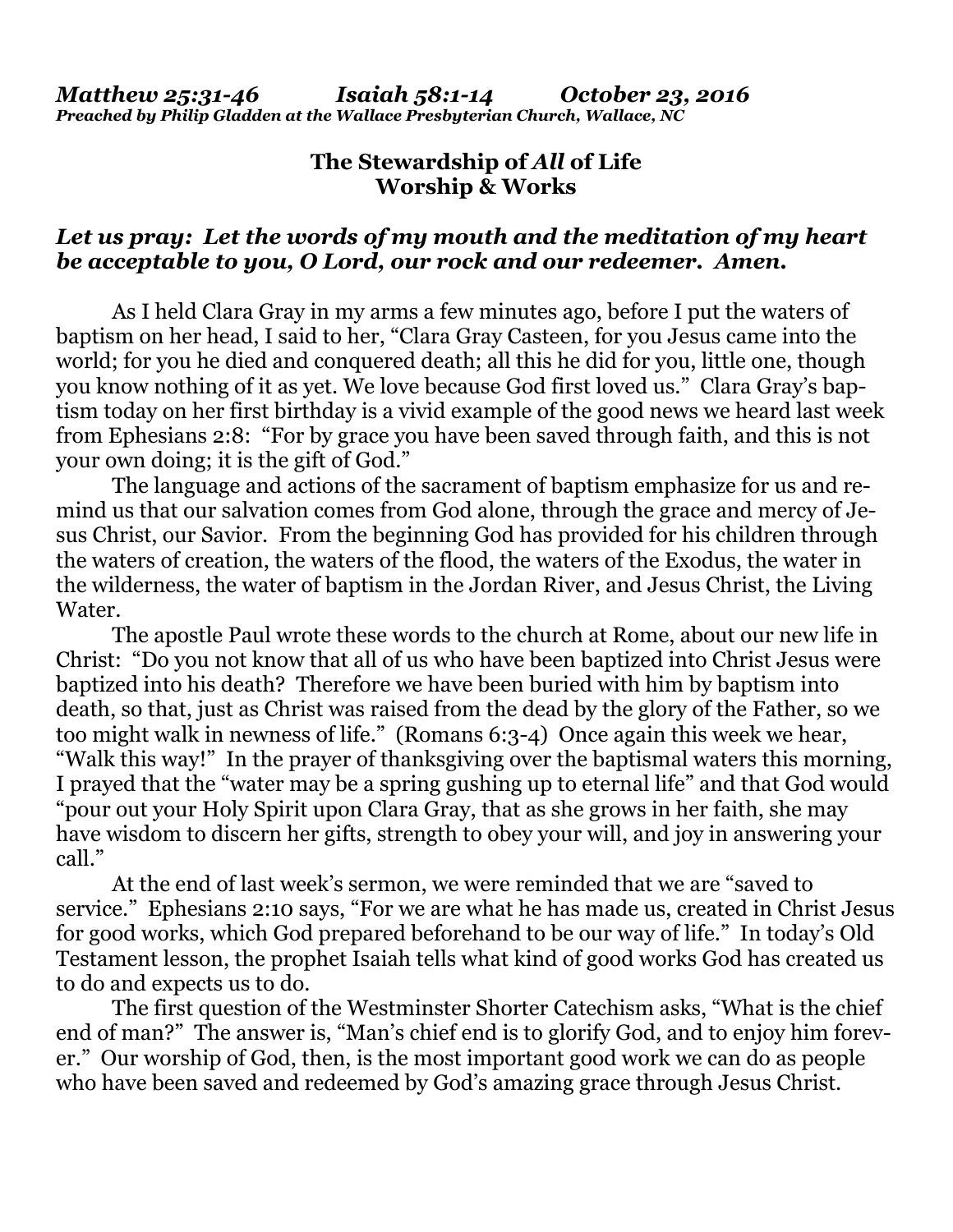A lot of work goes into planning and leading the weekly worship service here at the Wallace Presbyterian Church. Typically, I try to plan my preaching a couple of months ahead of time. That way, Karla, Vera, and I can work together to coordinate the hymns, anthems, and responses with the scripture readings, sermon message, and theme of the worship service. At the beginning of each week, usually on Monday or Tuesday, I begin working on the rest of the service — the Opening Sentences, the prayers and responses. In addition, there are the rituals and customs of worship that we observe and practice in this church, especially on special worship occasions such as Easter, Christmas, weddings, funerals, and the sacraments of baptism and the Lord's Supper.

 Yes, a lot of work goes into planning and leading the weekly worship service here at the Wallace Presbyterian Church. Did you know that you also have work to do in our weekly worship service? The sermon texts are listed in the weekly bulletins and the monthly newsletters, so you can read God's Word, pray about it, and prepare to hear the Word. Also, all of the prayers, responses, hymns, and affirmations of faith are called the "liturgy," which literally means "the work of the people." In other words, the weekly worship is not a show by Phil, Karla, Vera, and the choir for your entertainment. Instead, our weekly worship service is the work of *all of God's people* to glorify God and to enjoy him forever.

 Have you ever wondered where the Opening Sentences come from? Sometimes I write them. Sometimes they are taken from the psalms. Many times I use online worship planning resources such as re:Worship, Ministry Matters, and Lectionary Liturgies. I usually consider many possible Opening Sentences, since, along with the choral call to worship, they set the tone and theme for our corporate worship. When I use an online worship planning resource, I usually search for liturgy based on the sermon text for that Sunday. For instance, I would type in Isaiah 58:1-14 . . .

 As I was working on this sermon, I came across the following idea in a commentary on Isaiah's message to God's people. It said, "How would your congregation respond to this call to worship? 'We hope you are not planning to go through the motions in worship, singing the songs but never engaging your hearts, hearing the Scripture but not listening for God, or giving an offering but not giving yourselves, because if so, you are not doing God any favors. You do not get points for attendance. If you really worship God today, then you will share with the poor, listen to the lonely, and stop avoiding those in need.'"1

 How do you think Isaiah's congregation responded to his call to worship? Or, to be more exact, Isaiah's critique of their worship? Or, to be even *more* exact, God's critique of their worship? After all, they were observing all of the regulations, doing everything right, and practicing all of the rituals in their worship. They went to the temple to seek God. They listened to God's Word. They prayed to God and delighted in God's presence. They fasted. They humbled themselves. They bowed their heads. They lay down in sackcloth and ashes. They did a lot of work when they worshiped God. But they must have been scratching their heads when they asked, "Why do we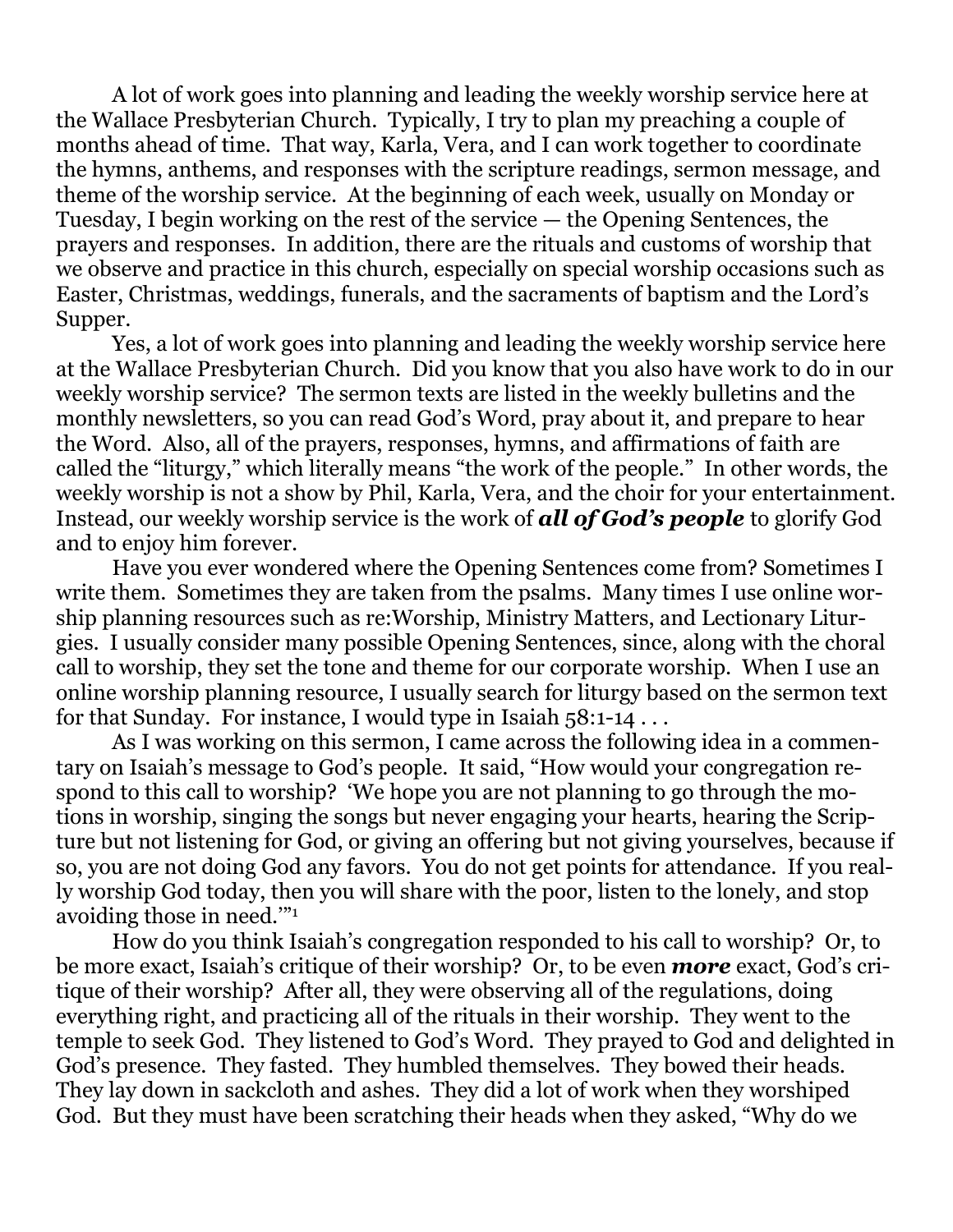fast, but you do not see? Why humble ourselves, but you do not notice?" You know what they say — be careful what you ask for, you just might get it. Through his prophet, God answered his people's questions: "Look, you fast only to quarrel and to fight and to strike with a wicked hand. Such fasting as you do today will not make your voice heard on high." (Is. 58:4)

 God's blunt answer about Israel's worship is in line with the prophetic tradition about what makes for true worship.

 Jeremiah stood in the gates of the Temple and preached the word from God, "Amend your ways and your doings, and let me dwell with you in this place. Do not trust in these deceptive words: 'This is the temple of the Lord, the temple of the Lord, the temple of the Lord.' For if you truly amend your ways and your doings, if you truly act justly one with another, if you do not oppress the alien, the orphan, and the widow, or shed innocent blood in this place, and if you do not go after other gods to your own hurt, then I will dwell with you in this place." (Jeremiah 7:3-7)

 Amos brought the Word of God to bear on the economic and social situations of God's people, when he relayed God's message, "I hate, I despise your festivals, and I take no delight in your solemn assemblies. Even though you offer me your burnt offerings and grain offerings, I will not accept them; and the offerings of well-being of your fatted animals I will not look upon. Take away from me the noise of your songs; I will not listen to the melody of your harps. But let justice roll down like waters, and righteousness like an ever-flowing stream." (Amos 5:21-24)

 With God's message against corrupt religious and political officials and God's concern with ethical issues, Micah let God's people know in no uncertain terms what God expected of them in their worship and their everyday living: "'With what shall I come before the Lord, and bow myself before God on high? Shall I come before him with burnt offerings, with calves a year old? Will the Lord be pleased with thousands of rams, with ten thousands of rivers of oil? Shall I give my firstborn for my transgression, the fruit of my body for the sin of my soul?' He has told you, O mortal, what is good; and what does the Lord require of you but to do justice, and to love kindness, and to walk humbly with your God?" (Micah 6:6-8)

 There is a consistent theme running from the prophets through Jesus' ministry, reflected in the life of the early church, and passed on to us as we gather here on Sunday morning: Worship & Works. The "Directory for Worship" of our Presbyterian Church (U.S.A.) has an entire section devoted to "Worship and the Ministry of the Church in the World." "The church participates in God's mission to the world through its ministry and worship. Worship presents the reality of the divine rule which God has promised in Jesus Christ as the final renewal of creation. The worshipping community in its integrity before the Word and its unity in prayer and Sacraments is a sign of the presence of the reign of God. The church in its ministry bears witness to God's reign through the proclamation of the gospel, through works of compassion and reconciliation, and through the stewardship of creation and of life. . . God calls the church in worship to join the mission of Jesus Christ in service to the world. As it participates in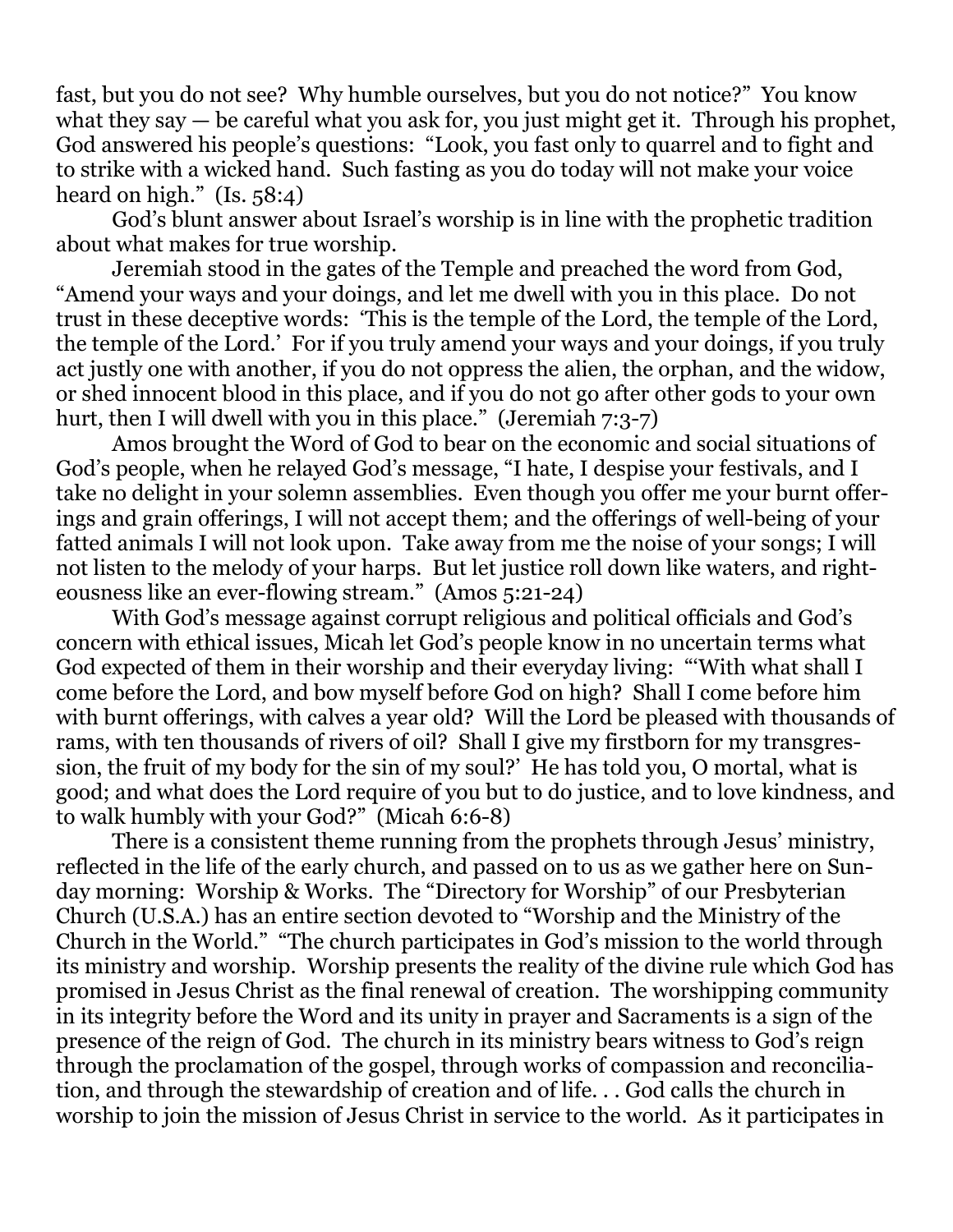that mission the church is called to worship God in Jesus Christ, who reigns over the world."2

 Our Stewardship theme for the past two years has been "Worship. Grow. Go." This theme reflects what the session identified as the most important areas of our life together as the Wallace Presbyterian Church. We begin with worship. We aim to grow in our faith. But if we leave it there, we are like the people whom the Lord chastised through Isaiah, "Look, you serve your own interest on your fast day." Our worship of God includes and is completed when we "Go" in Jesus' name. The Lord is very specific — "share your bread with the hungry, bring the homeless poor into your house, cover the naked, give the thirsty something to drink, welcome the stranger, visit the sick and the prisoner."

 The stewardship of *all* of life includes our worship and our works. When there is a disconnect between our worship rituals, no matter how carefully planned and executed, and our acts of compassion, our worship will become hollow and self-serving. In the next couple of weeks, you will receive a narrative budget and a Mission and Ministry Catalog from the session. Both of these translate the dollars and cents of our annual budget into the acts of compassion — our works — that we hope include and complete our worship of God.

 God's word to his people through his prophet Isaiah is particularly harsh, but also a good warning and reminder to us who also come to worship God with all of our rituals and ways of doing things in the sanctuary. As one writer has described the worship of God in the Temple, "The temple in Jerusalem was standing room only. No one missed a service. They sang psalms — old ones, new ones, all kinds of psalms. They said prayers and gave offerings. What they did not do was let worship trouble their consciences. If they kept their distance from God, then they could also keep their distance from God's children. They did not want to make connections between their worship and their neighbors."3

 People of God, there *is* a direct connection between our worship and our neighbors. When we gathered at the baptismal font this morning, we remembered that we are washed clean by God, saved by God's grace, claimed by Jesus Christ, and commissioned to service in his name.

 Isaiah talks about the particular religious act of fasting. I'll end with a writing by William Arthur Ward called "Fasting and Feasting." As I read it, think about how our worship of God can and must connect with our neighbors, near and far.

*Fast from judging others; feast on the Christ dwelling in them. Fast from emphasis on differences; feast on the unity of all life. Fast from apparent darkness; feast on the reality of light. Fast from words that pollute; feast on phrases that purify. Fast from discontent; feast on gratitude.*